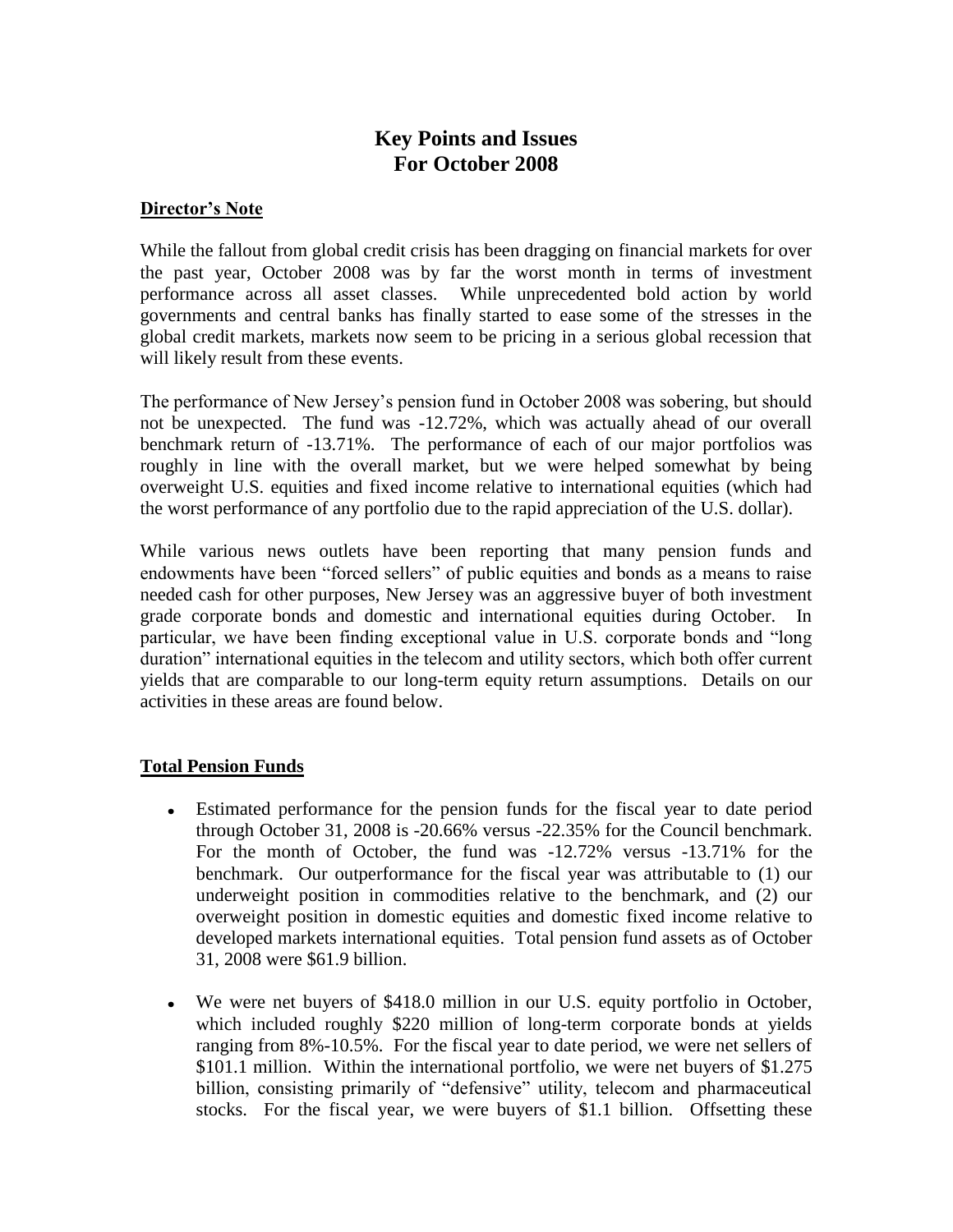purchases were sales of \$1.8 billion of international sovereign bonds during September-October. Within domestic fixed income, we were net buyers of \$364.4 million, consisting of \$1.1 billion in purchases of long-term corporate bonds partially offset by sales of U.S. Treasuries and TIPs. Finally, we funded an additional \$584.2 million in commitments to various alternative investments in October.

## **Domestic Equity**

- Performance for Common Pension Fund A for October was -17.02% versus 17.32% for the S&P 1500 Index, the benchmark for the domestic equity portfolio. For the fiscal year to date period, Common Pension Fund A returned -23.71% versus -24.19% for the benchmark. Our performance for both periods was helped by our put hedge positions and high cash position in the portfolio during September and early October.
- As stated above, net purchases within the portfolio in October were \$418.0 million, including approximately \$220 million of long-term corporate bonds. In several cases, we sold underlying equity positions where we could purchase bonds with superior yields and expected long-term return potential. Within the equity portfolio, the major thrust was to increase exposure in "defensive"' areas and to decrease our exposure to cyclical sectors. We were net buyers within health care, consumer staples, and telecom, while selling technology stocks. The major issues that were purchased during the month were Union Pacific (swapping out of Fedex, Norfolk Southern and Burlington Northern), AT&T, Verizon, Merck and Schering Plough.
- We eliminated our \$1.7 billion of put option hedges on the S&P 500 index in late September and early October around the market lows.

## **Domestic Fixed Income**

- Performance for Common Pension Fund B for August was -6.79% versus -7.17% for the Lehman Long Government/Credit Index, the benchmark for the domestic fixed income portfolio. For the fiscal year to date period, Common Pension Fund B returned -10.83% versus -10.32% for the benchmark. The duration of Common Pension Fund B (excluding TIPs) was 9.12 years as of October 31, 2008, versus 10.45 years for the Barclays Long U.S. Government/Credit Index.
- We had net purchases of approximately \$364.4 million in domestic fixed income securities in October. This number consists of \$1.1 billion in purchases of longterm corporate bonds, partially offset by sales of U.S. Treasuries and TIPs. Most of these corporate bond purchases were in early October around the market lows. As noted above, we see strong relative value in long-term investment grade corporates at current yield levels. Major names that were added to the corporate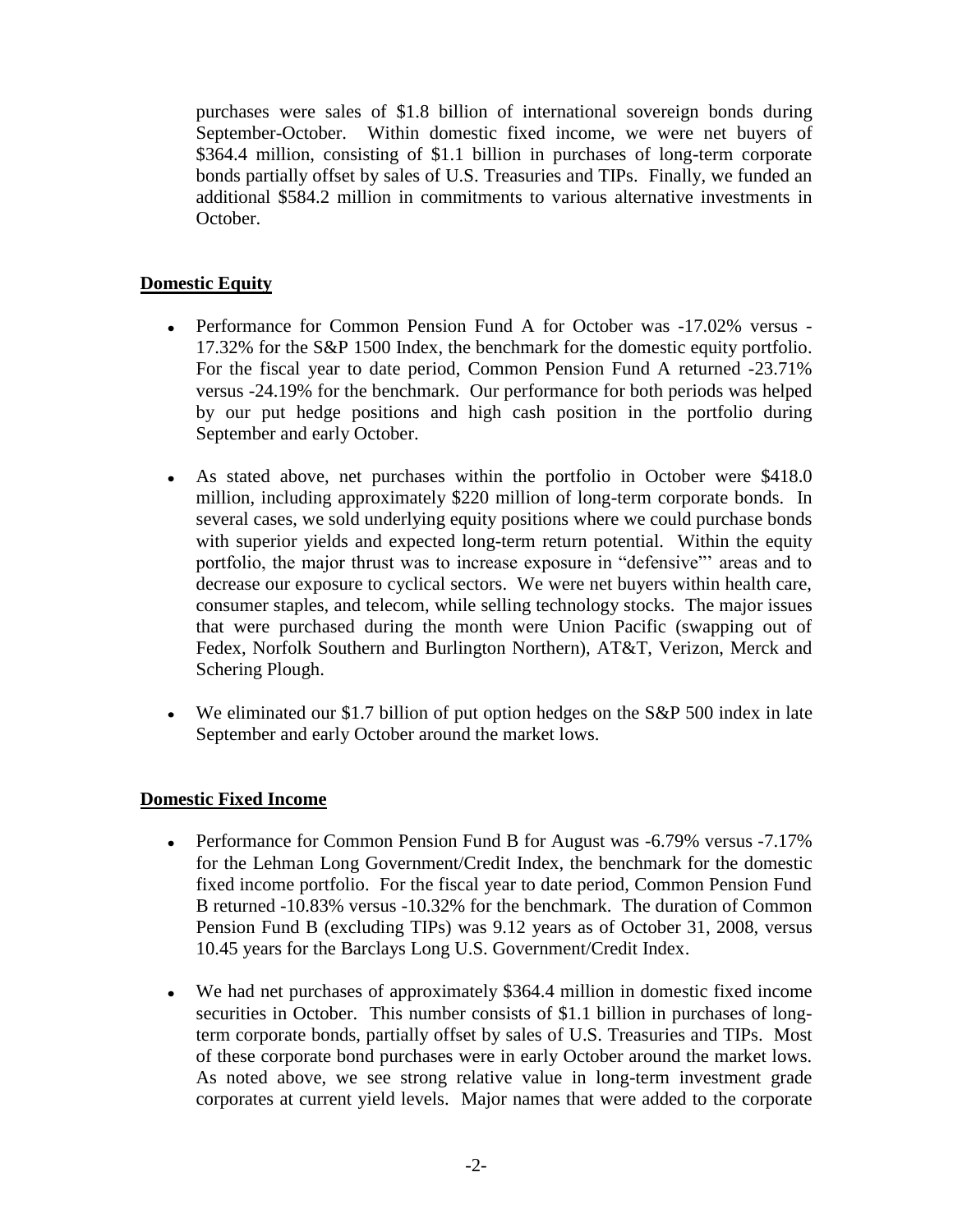bond portfolio were AT&T, Bristol Myers, Cameron, Coke, Glaxo Smith Kline, IBM, Kellogg, Eli Lilly, Pepsico, Procter & Gamble, and United Technologies.

As noted in prior months' reports, we began to purchase various issues of municipal "auction-rate" securities after their interest rates increased dramatically in response to the problems encountered by the monoline insurers. At several points over the past six months, the rates offered on such securities exceeded 10% on an annualized basis. This portfolio at one point was as high as \$300 million; as of October 31, the portfolio has been reduced to \$83.6 million as the opportunities for investment in this market become less attractive.

## **International Equity/Fixed Income**

- The equity portion of Common Pension Fund D returned -21.57% in October versus a return of -20.72% for the MSCI EAFE Index ex-Prohibited, the new benchmark for the international portfolio, which is calculated by the Division and excludes those names deemed ineligible for investment under the State's Sudan and Iran Divestment Laws. For the fiscal year, the portfolio was down -36.63% versus -36.52% for the benchmark. Our portfolio of international sovereign bonds which at one point exceeded \$2 billion (all of which were hedged into U.S. dollars) returned  $+5.08\%$  for the month and  $+5.61$  for the fiscal year to date period.
- We were net buyers of \$1.275 billion in international developed markets equities in October, consisting primarily of issues in defensive sectors such as health care, telecom and utilities. Most of these purchases took place in the first two weeks of October near the market lows. Major names that were purchased in health care include Glaxo Smith Kline, Merck AG and Roche. Within telecom, the major names that were purchased include Swisscom and KPN. Finally, within the utility sector, E.on, Fortum, Scottish Power, GDF-Suez, RWE and National Grid.
- We significantly reduced our portfolio of long-term European sovereign debt and short-term JGBs in September-October. Our total portfolio of such securities is now \$980 million, down from over \$2 billion as of August 31, 2008.

#### **Alternatives**

- During October we funded \$584.2 million of commitments to alternative investments. Major investments include \$144.0 million to Blackrock Credit Investors, \$49.5 million each to Canyon Special Opportunities and Golden Tree Credit Opportunities, and \$40.0 million to Avenue Special Situations Fund.
- Our preliminary performance for the hedge fund portfolio in October is -10.0%. The major factor contributing to this number was the negative returns on our various credit-oriented funds, which were impacted by the unprecedented